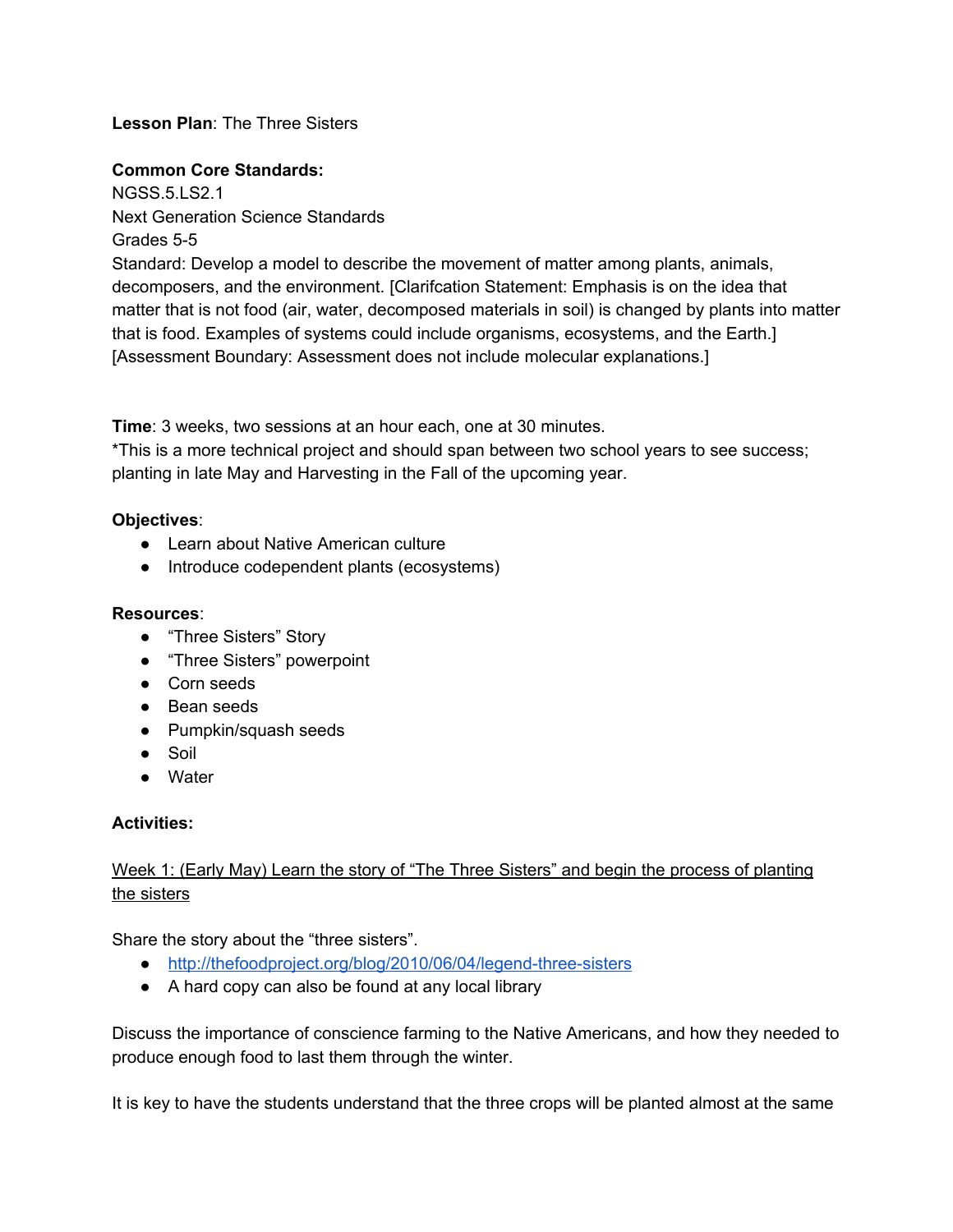time, almost on top of each other so they can use one another for resources.

Following the discussion, visit the garden. Plant the corn, or show the students where you have planted the corn. Use the diagram below as a guide to the planting process. Know that you are not limited to this design and feel free to try other patterns. Just make sure that the plants are close enough together to use each other as resources.

| <b></b><br>$\bullet\bullet\bullet$ | .<br>$\bullet\bullet\bullet$           | <b>.</b><br>$\bullet\bullet\bullet$    |
|------------------------------------|----------------------------------------|----------------------------------------|
| <b></b>                            | <b>BOOT</b>                            | <b>.</b>                               |
| $\triangle$ $\triangle$            | A A                                    | A A                                    |
| A A                                | A A                                    | $\triangle$ $\triangle$                |
| <b></b>                            | .                                      |                                        |
| $\bullet\bullet\bullet$<br>        | $\bullet\bullet\bullet$<br><b>HOOM</b> | $\bullet\bullet\bullet$<br><b>HOON</b> |

Alternative planting method: Try planting the pumpkins in a row of hills between the com and beans. This method is used more frequently among other native peoples, such as the Hidatsa. Do not feel limited to these designs. Feel free to try your own planting methods!

bean seed A pumpkin seed com seed

# Week 2 - (Beginning of June) Learn how the Native Americans used the three sisters. Plant beans and squash

Revisit the story of the "Three Sisters."

Using "The Three Sisters" Powerpoint engage the students more about Native American culture and how they used corn, beans, and squash as food.